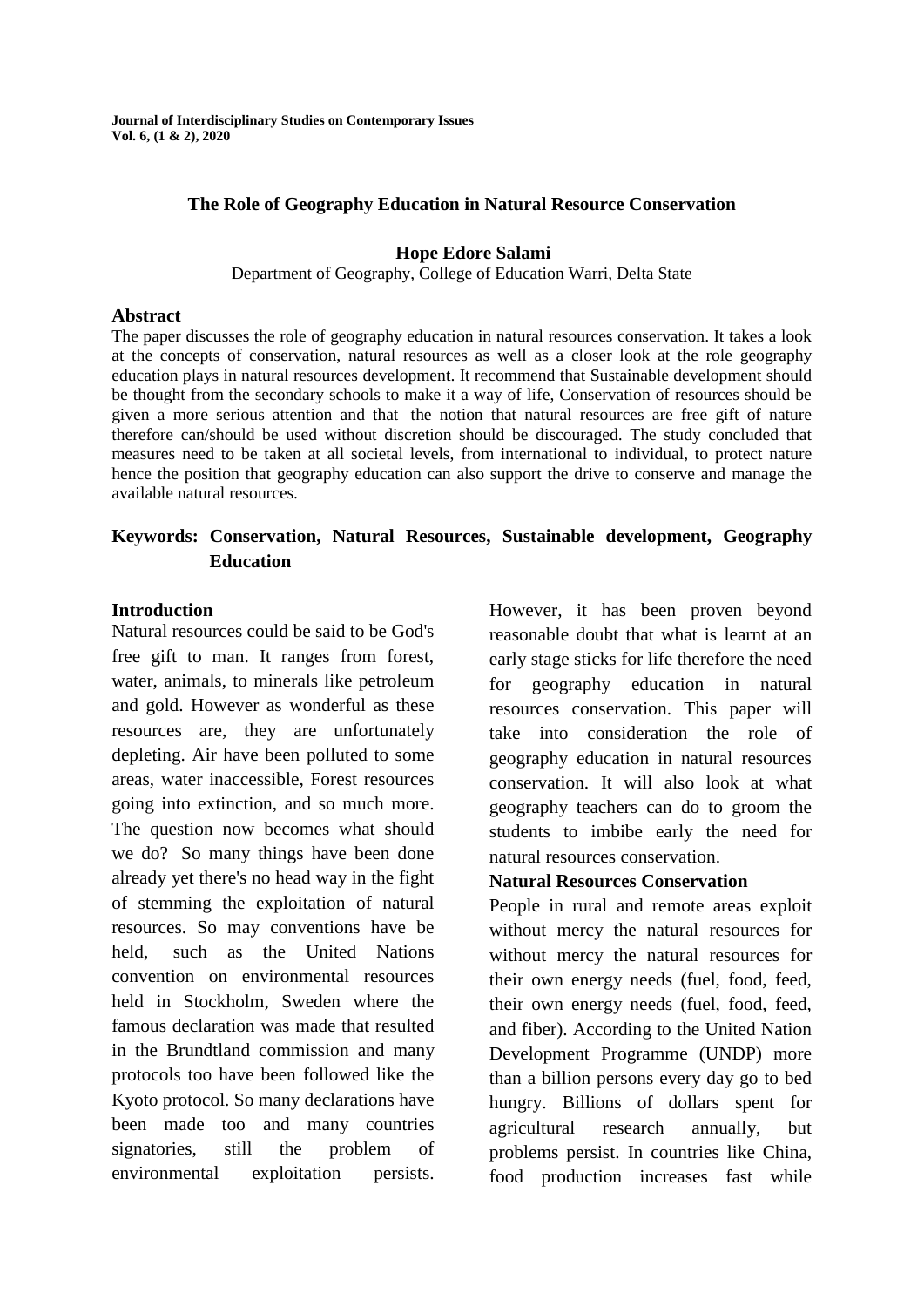income does not. For many of the 1.1 billion people living in severe poverty, nature is a daily lifeline - an asset for those with few other material means. This is especially true for the rural poor, who comprise three-quarter of all poor households worldwide. Harvests from forests, fisheries and farm fields are a primary source of rural income, and a fallback when other sources of employment falter. But programmes to reduce poverty often fail to account for the important link between environment and the livelihoods of the rural poor. As a consequence, the full potential of ecosystems as a wealth-creating asset for the poor - not just a survival mechanism has yet to be effectively tapped. Natural resources conservation is considered as the New Observation/approach because it emphasizes on Rationality in the utilization of natural resources i.e. utilizing while thinking of the future. It emphasizes on ethics over economics when utilizing the natural resources, this means that we should not aim at making profit only, but the quality of resources to be reserved for future use. Think of the sustainable use of natural resources through abiding to the principle and standards set (policies, laws) for natural resource use. It emphasizes on Ecological conservation over engineering activities meaning that we have to use the resources within the ecological limitations posed by the environment in a way that we do not deplete the available resources. Resources conservation emphasizes on the protection of environmental quality and its enhancement (i.e. the natural resources existing in the environment). Natural resources are [resources](https://en.wikipedia.org/wiki/Resource) that exist without actions of humankind. This includes all valued characteristics such as magnetic,

59

gravitational, and electrical properties and forces. On earth it includes: [sunlight,](https://en.wikipedia.org/wiki/Sunlight) [atmosphere,](https://en.wikipedia.org/wiki/Atmosphere) [water,](https://en.wikipedia.org/wiki/Water) [land](https://en.wikipedia.org/wiki/Land) (includes all minerals) along with all [vegetation](https://en.wikipedia.org/wiki/Vegetation) and animal life that naturally subsists upon or within the heretofore identified characteristics and substances. Particular areas such as the rain forests in Nigeria are often characterized by the [biodiversity](https://en.wikipedia.org/wiki/Biodiversity) and [geodiversity](https://en.wikipedia.org/wiki/Geodiversity) existent in their ecosystems. Natural resources may be further classified in different ways. Natural resources are materials and components (something that can be used) that can be found within the environment, Mensah and Castro (2004). Every manmade product is composed of natural resources (at its fundamental level). A natural resource may exist as a separate entity such as fresh water, [air,](https://en.wikipedia.org/wiki/Air) and as well as a living organism such as a fish, or it may exist in an alternate form that must be processed to obtain the resource such as [metal ores,](https://en.wikipedia.org/wiki/Ore) [petroleum,](https://en.wikipedia.org/wiki/Petroleum) and most forms of energy. There is much debate worldwide over natural resource allocations, this is particularly true during periods of increasing scarcity and shortages [\(depletion and overconsumption](https://en.wikipedia.org/wiki/Depletion_of_resources)  [of resources\)](https://en.wikipedia.org/wiki/Depletion_of_resources) but also because the exploitation of natural resources is the basis for many economies (particularly for Nigeria). Some natural resources such as sunlight and air can be found everywhere, and are known as ubiquitous resources. However, most resources only occur in small sporadic areas, and are referred to as localized resources. There are very few resources that are considered inexhaustible – these are solar radiation, [geothermal](https://en.wikipedia.org/wiki/Geothermal_energy)  [energy,](https://en.wikipedia.org/wiki/Geothermal_energy) and air (though access to clean air may not be). The vast majority of resources are theoretically exhaustible,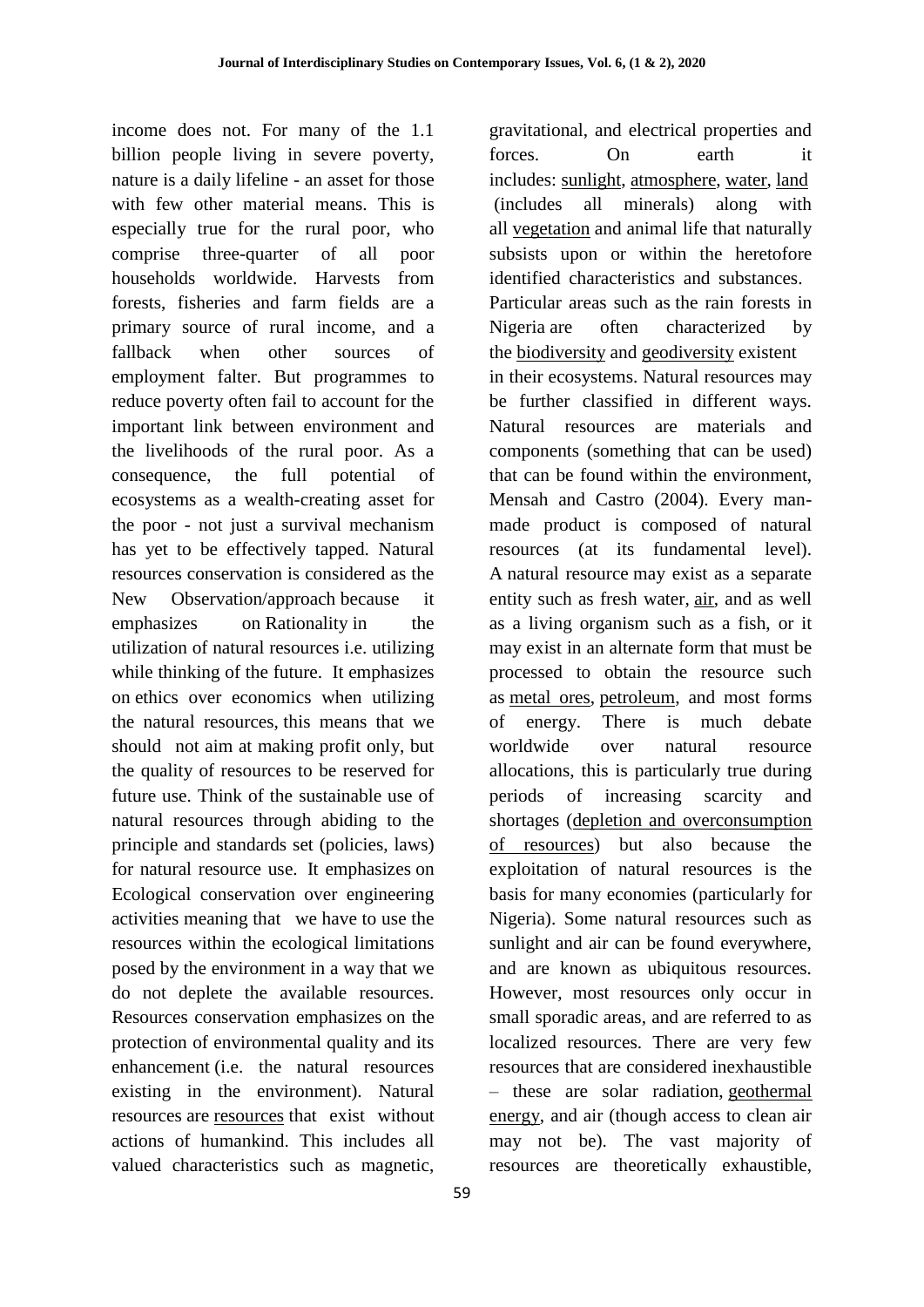which means they have a finite quantity and can be depleted if managed improperly We need to make serious attempts to use natural resources in an efficient manner, or else they would be depleted as the result of careless use of the Resources.

## **Sustainable Use of Natural Resources**

The sustainable use or let me say the management of natural resources has been a recurring challenge to Nigeria. Oil and natural gas in particular have been notoriously precarious. Not many countries have succeeded in turning the revenues from these natural resources to enduring economic benefits, and this phenomenon has been described as the "resources curse." For instance, it was coal that fired the industrial revolution in the 18th century, Flavin (2002). Even though oil was discovered first in 1859 in Pennsylvania, it was about a century later that it took a central stage in firing production. The formation of OPEC in 1960 brought oil to the fore of the international arena, and the sharp rise in the oil prices, following the 1973 embargo, paved the way for the "resource curse." Oil prices resonated with international political crises, making the oil market more volatile than the market would suggest. Ekong (2017). Volatility in revenue often translates to volatility in expenditure, resulting into the "boom-bust cycles." This "curse" has manifested itself in different shapes and forms. The more recent manifestation is called the "Dutch Disease." The pattern of the disease is straightforward. A sudden rise in the value of natural resource exports produces an appreciation in the real exchange rate. This, in turn, makes the exporting of nonnatural resource commodities more difficult and competing with imports

60

across a wide range of commodities almost impossible (the spending effect). Foreign exchange earned from natural resources may be used to purchase internationally traded goods, at the expense of domestic manufacturers of the goods. Simultaneously, domestic resources such as labour and materials are shifted to the natural resource sector (resource pull effect). Consequently, the price of these resources rises on the domestic market, thereby increasing the cost to producers in other sectors, Zaharia and Suteu (2010). Resources are the backbone of every economy. In using resources and transforming them, capital stocks are built up which add to the wealth of present and future generations. However, the dimensions of our current resource use are such that the chances of future generations to have access to their fair share of scarce resources are endangered. Moreover, the consequences of our resource use in terms of impacts on the environment may induce serious damages that go beyond the carrying capacity of the environment. These effects risk being aggravated once Nigeria has taken up growth and resource use similar to the industrialized countries. The country's economic activities are placing a great deal of pressure on the Earth's resources. As the demands increases and the rate at which these demands need to be met also increases, the Earth is not being given the chance to replenish its resources. It can be said that the present levels of human consumption are unsustainable. Sustainability refers to the capacity of the biosphere (the part of the Earth and atmosphere in which living organisms exist) to meet the needs of the present generation, without hindering future generations from being able to meet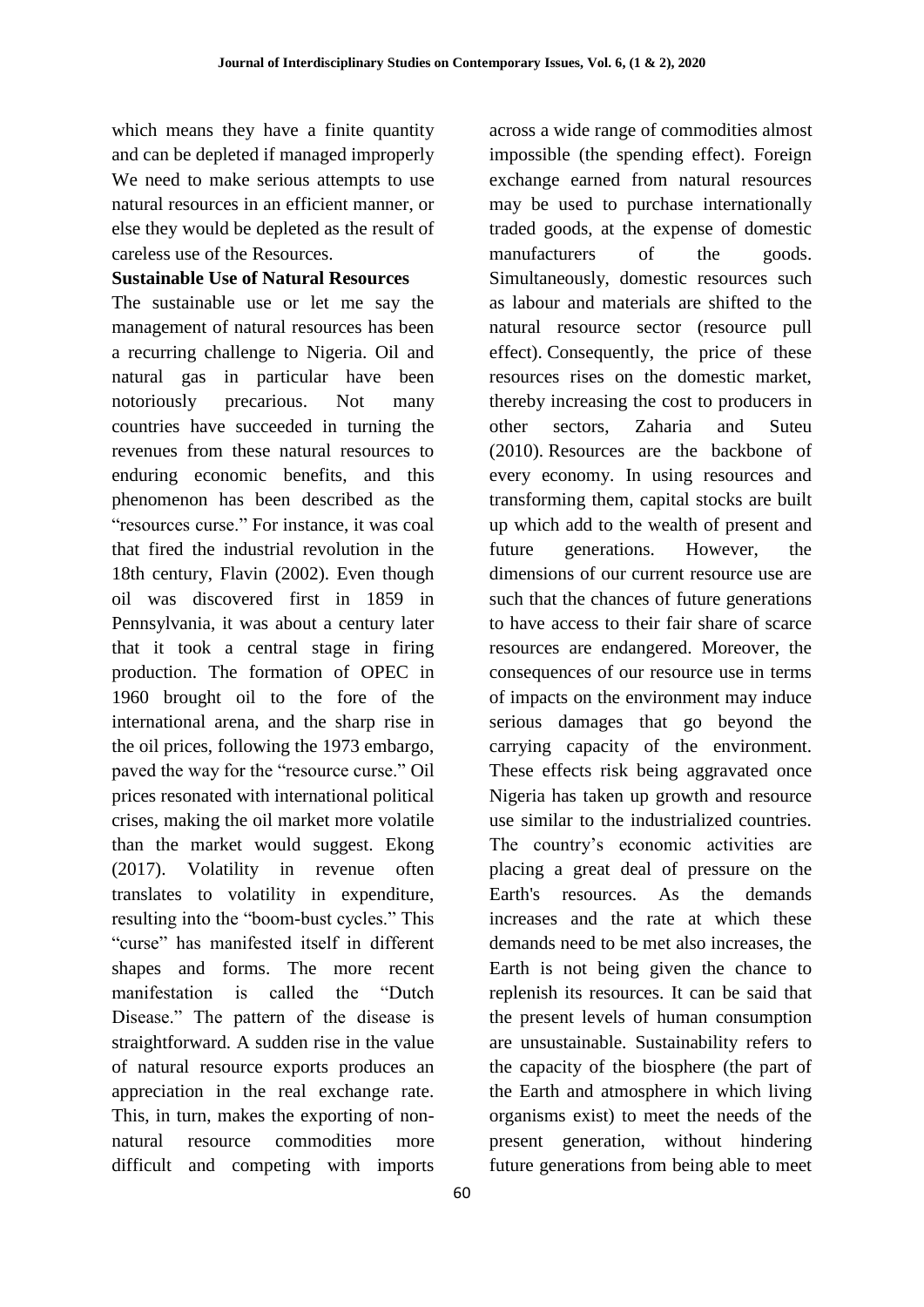their need to ensure that the environment is not destroyed forever, humans need to start living in a way which reduces their impact on the environment and helps to preserve the Earth's resources for the future (ecologically sustainable development), Addeh (2016). This means that humans not only need to avoid destroying the environment any further, but also attempt to repair the resources which have already been damaged. Non-renewable natural resources are diminishing and need to either be managed more carefully or conserved by using renewable resources. Everyone can assist in conserving the nation's natural resources hence the role of geography education. To do this, there is a need to discontinue activities such as excessive grazing land, over-fishing waterways and polluting the air over exploiting the oil reserves etc. students can be taught to make a difference by turning off lights when they are not being used, recycling newspapers after they have been read and walking or taking public transport rather than driving. Certainly, in Nigeria we are all witnesses to how we allowed oil and gas to destroy our agriculture and elicit monumental corruption, which in turn supplanted our development, bringing about the grinding poverty, which triggered a wide range of social crises. We need to tarry a little to understand the nexus between oil and the crises we are going through. Countries that generate revenue mainly from oil and gas are less reliant on their citizens, and when taxes from these citizens don't add up to much in the state's coffers, the citizens become less relevant to government.

# **The Role of Geography Education in Natural Resources Conservation**

Conservation is the planning and management of natural resources in order to secure their wise use and continuity of supplies while maintaining and enhancing their quality, value and diversity, Cunningham, Cunningham & Saigo (2005). Howe (2009) opines that Conservation is a process that links the environment, both human and natural, and inputs and outputs to produce desired outcomes. These outcomes may be achieved using a variety of conservation tools, (one of which is geography education) the choice of which depends on background factors such as the species being conserved, the culture of those dependent on that species, and funding available. Geography education could expose the students to the need for conservation. This include:

- To prevent destruction of natural environment or to allow for continued use of natural resources for man's benefit.
- To preserve rare and valuable species of flora and fauna for future generations and to save them from extinction or permanent destruction.
- To prevent the destruction of natural ecosystem as this will allow the organism in the ecosystem to survive. Etc.

With a well-grounded geography teacher, the students can appreciate the immense importance of natural resources that abound in the environment and grow with the believe that one cannot exploit these resources because they are free gift of nature as widely believed rather that these resources are not evenly distributed and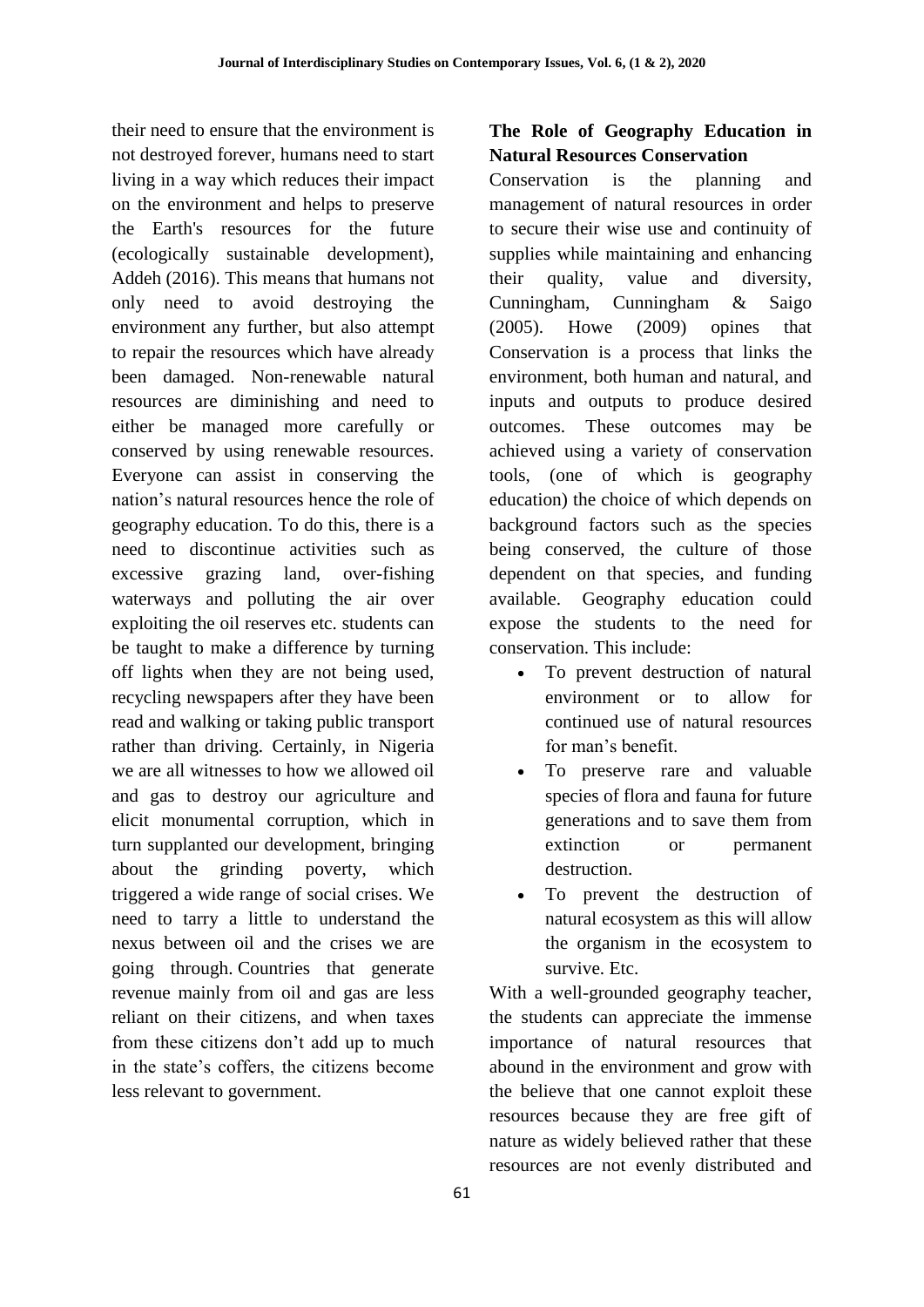most are not renewable. The geography education can also inculcate into the students the desire to encourage sustainable development in their daily relationship with the environment. From the foundation laid in the students' subconscious, the creed will live and grow with and in them that they are not masters of the environment rather they are part of the environment hence the use the available resource in such a way that the survival of the present and future generations are not compromised. Geography education helps the student recognize that people and their livelihoods rely on the health and productivity of our landscapes, and their actions as stewards of the land play a critical role in maintaining this health and productivity, Thakadu, (2005). Geography education can also expose the students to the satisfaction of needs, for both individuals and societies as a whole, depends on various resources from which we are able both to derive a great variety of amenities (buildings, forms of transport, household equipment, etc.) and to satisfy our basic needs for survival, such as food, housing, clothes and health, UNEP, (2006). Geography education can within the natural resources sector also provide useful cross-disciplinary information. In the field of renewable energy and energy efficiency, an important area of sustainable development, geography education could act as one of the most powerful tools in raising the awareness of the need for rational energy use. This is particularly true since Agenda 21 considers education to be a veritable tool in natural resources conservation drive (UNESCO, 1992). However Howe (2009) further argued that for an education programme to achieve a more long-lasting effect and consequently, conservation success, a change in attitudes, behavioural intention, and ultimately behaviour has to occur.

## **Conclusion**

Natural resource abundance and human capital accumulation are two vital elements that affect economic development. Natural resources can be linked with economic development through the low-rent competitive industrialization model and the high-rent staple trap model, Bugaje (2015). In this work, the role of geography education was discussed. In 1982, the UN developed the [World Charter for Nature,](https://en.wikipedia.org/wiki/World_Charter_for_Nature) which recognized the need to protect nature from further depletion due to human activity. It states that measures need to be taken at all societal levels, from international to individual, to protect nature hence the position that geography education can also support the drive to conserve and manage the available natural resources. It discusses natural resources conservation, the need for sustainable use of natural resources, and the role of geography education in natural resources conservation suggesting that the protection of resources should be incorporated into the secondary school curriculum. To look at the importance of protecting natural resources further, the World Ethic of Sustainability, developed by the [IUCN,](https://en.wikipedia.org/wiki/IUCN) [WWF](https://en.wikipedia.org/wiki/World_Wide_Fund_for_Nature) and the [UNEP](https://en.wikipedia.org/wiki/UNEP) in 1990,set out eight values for sustainability, including the need to protect natural resources from depletion, Adawo (2008). Since the development of these documents, many measures have been taken to protect natural resources including establishment of the scientific field and practice of conservation biology and habitat conservation, respectively. And geography education will help imbibe into the students while still you the need for and importance of resources conservation.